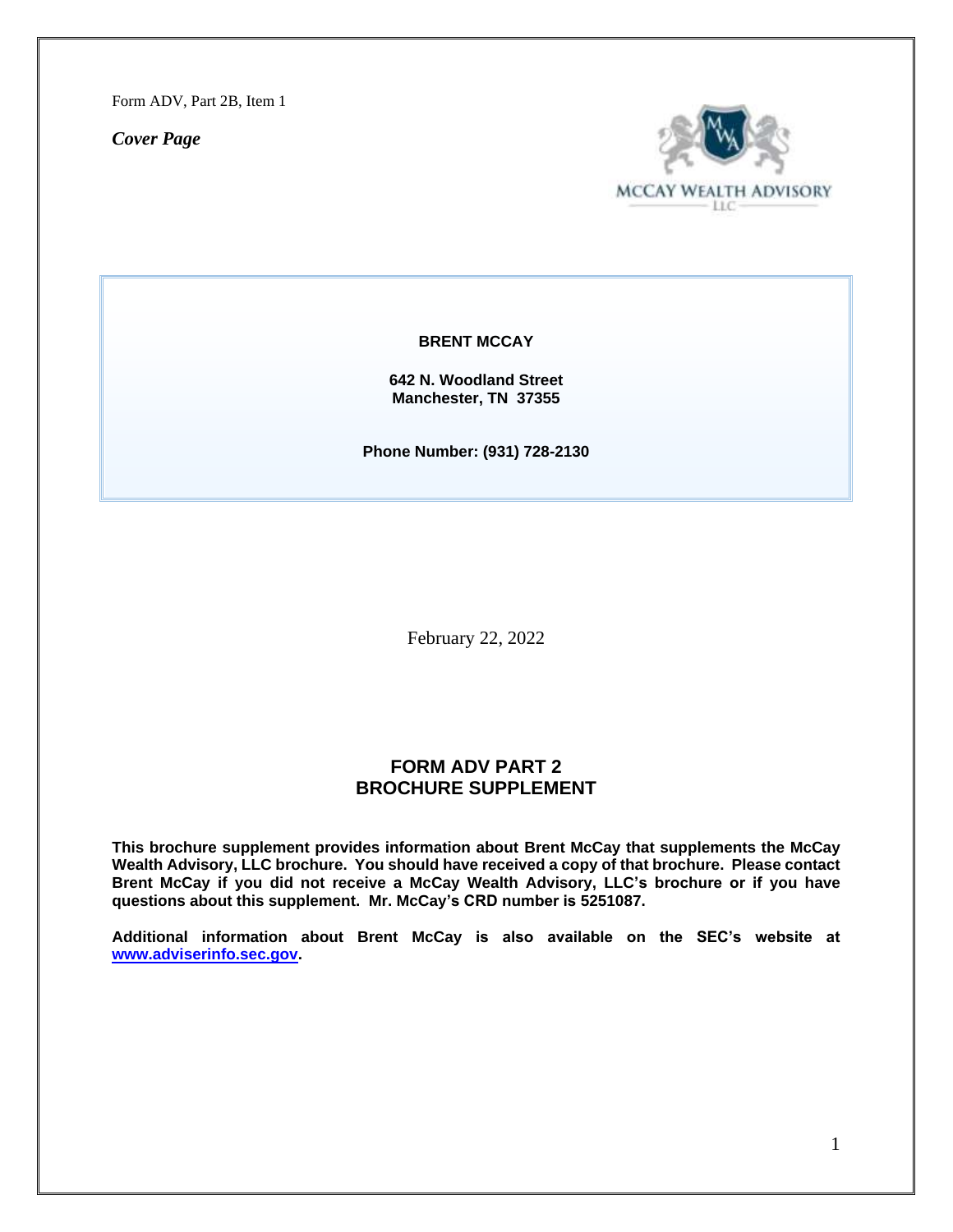Form ADV, Part 2B, Item 2

## *Educational Background and Business Experience*

Brent McCay Managing Principal Year of Birth: 1983

## **Business Background:**

McCay Wealth Advisory, LLC, Managing Principal, January 2017 - Present

Wells Fargo Advisors Financial Network, LLC, Investment Advisor Representative, October 2011 - Present

Edward Jones Investments, Investment Advisor Representative, November 2006 – October 2011

### **Educational Background:**

Pepperdine University, Bachelor's in Business Administration, Graduated: 2006

Form ADV, Part 2B, Item 3

#### *Disciplinary Information*

Mr. McCay does not have any reportable disciplinary disclosures.

Form ADV, Part 2B, Item 4

### *Other Business Activities*

Brent McCay is also a licensed insurance agent. From time to time, he will offer clients advice or products from those activities. Clients should be aware that these services pay a commission and involve a possible conflict of interest, as commissionable products can conflict with the fiduciary duties of a registered investment adviser. McCay Wealth Advisory, LLC always acts in the best interest of the client; including the sale of commissionable products to advisory clients. Clients are in no way required to implement the plan through any representative of McCay Wealth Advisory, LLC in their capacity as an insurance agent.

In addition to the above stated business activities, there is limited compensation received on personal rental properties and a family farm.